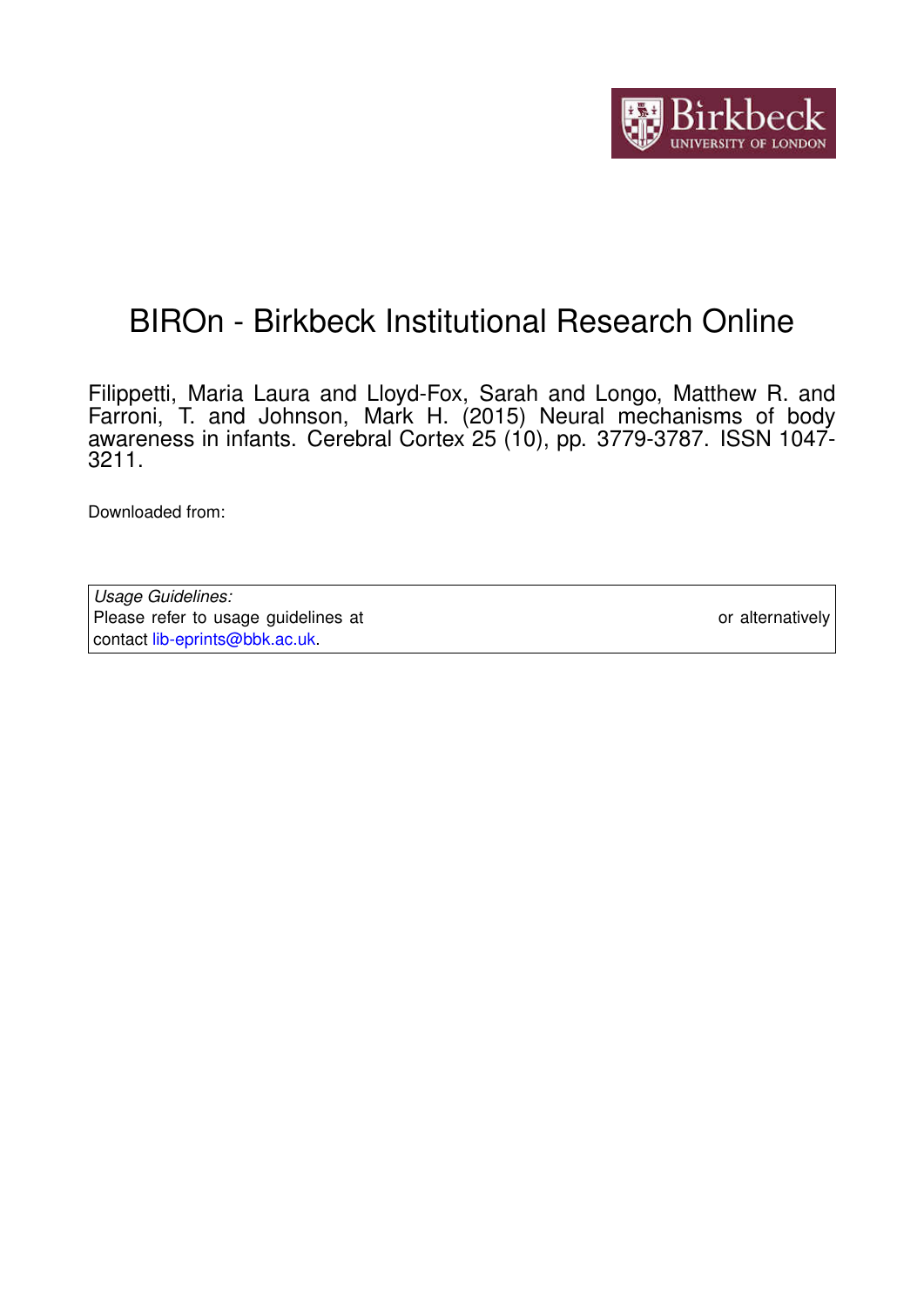Cerebral Cortex, 2014, 1–9

doi: 10.1093/cercor/bhu261 Original Article

# ORIGINAL ARTICLE

# Neural Mechanisms of Body Awareness in Infants

M. L. Filippetti<sup>1</sup>, S. Lloyd-Fox<sup>1</sup>, M. R. Longo<sup>2</sup>, T. Farroni<sup>3</sup>, and M. H. Johnson<sup>1</sup>

 $^{\rm 1}$ Centre for Brain and Cognitive Development,  $^{\rm 2}$ Department of Psychological Sciences, University of London, Birkbeck, UK, and <sup>3</sup>Dipartimento di Psicologia dello Sviluppo e della Socializzazione, University of Padua, Padua, Italy

Address correspondence to M. L. Filippetti. Email: m.filippetti@bbk.ac.uk

# Abstract

The ability to differentiate one's body from others is a fundamental aspect of social perception and has been shown to involve the integration of sense modalities attributable to the self. Though behavioral studies in infancy have investigated infants' discrimination of body-related multisensory stimuli, whether they attribute this information as belonging to the self is still unknown. In human adults, neuroimaging studies have demonstrated the recruitment of a specific set of brain regions in response to body-related multisensory integration. To test whether the infant brain integrates this information similarly to adults, in a first functional near-infrared spectroscopy study we investigated the role of visual–proprioceptive feedback when temporal cues are manipulated by showing 5-month-old infants an online video of their own face while the infant was performing movements. To explore the role of body-related contingency further, in a second study we investigated whether cortical activation in response to self-initiated movements and external tactile stimulation was similar to that found in the first study. Our results indicate that infants' specialized cortical activation in response to body-related contingencies is similar to brain activation seen in response to body awareness in adults.

Key words: body awareness, cognitive development, infant development, multisensory integration, near-infrared spectroscopy

# Introduction

The construction and nature of the brain representations of one's own body have become an increasing focus of research in recent years. The use of paradigms such as the rubber hand illusion (RHI; [Botvinick and Cohen 1998;](#page-8-0) [Ehrsson et al. 2005;](#page-8-0) [Tsakiris](#page-9-0) [and Haggard 2005;](#page-9-0) [Kalckert and Ehrsson 2012](#page-9-0)) and the enfacement illusion [\(Tsakiris 2008](#page-9-0); [Sforza et al. 2010;](#page-9-0) [Tajadura-Jiménez,](#page-9-0) [Grehl, Tsakiris 2012;](#page-9-0) [Tajadura-Jiménez, Longo, et al. 2012](#page-9-0)) have shown that a rubber hand (RHI) or a morphed face (enfacement illusion) synchronously touched with our own hand or face can be perceived as belonging to ourselves ([Botvinick and Cohen](#page-8-0) [1998](#page-8-0); [Tsakiris 2008\)](#page-9-0). Such illusions suggest that multisensory integration is a key factor involved in producing awareness of one's own body. Nevertheless, despite increasing understanding of body awareness in adulthood, fundamental questions remain about the acquisition and development of body perception in infancy.

Research on body perception in infancy has shown: (1) that multisensory information is fundamental for the construction of body perception ([Zmyj et al. 2011](#page-9-0)), and (2) that efferent signals are key factors for maintaining a coherent and unitary representation of our body [\(Bahrick and Watson 1985](#page-8-0); [Rochat and Morgan](#page-9-0) [1995;](#page-9-0) [Schmuckler 1996;](#page-9-0) [Morgan and Rochat 1997](#page-9-0); [Reddy et al.](#page-9-0) [2007](#page-9-0)). Furthermore, we have recently provided evidence of early body perception by demonstrating that human newborns can visually discriminate visual–tactile stimuli when the visual information is related to the body ([Filippetti et al. 2013\)](#page-8-0). Nevertheless, although investigating behavior in preverbal infants can provide evidence consistent with the infants' ability to attribute bodyrelated multisensory information as belonging to the self, more direct converging evidence can potentially be obtained from neuroimaging. Studies on the neural bases of body awareness in adulthood have demonstrated the activation of a specific set of regions in response to body-related information ([Tsakiris](#page-9-0)

Downloaded from http://cercqr.oxfordjournals.org/ at Birkbeck College, University of London on November 19, 2014 Downloaded from <http://cercor.oxfordjournals.org/> at Burkbeck College, University of London on November 19, 2014

<sup>©</sup> The Author 2014. Published by Oxford University Press.

This is an Open Access article distributed under the terms of the Creative Commons Attribution License [\(http://creativecommons.org/licenses/by/4.0/](http://creativecommons.org/licenses/by/4.0/)), which permits unrestricted reuse, distribution, and reproduction in any medium, provided the original work is properly cited.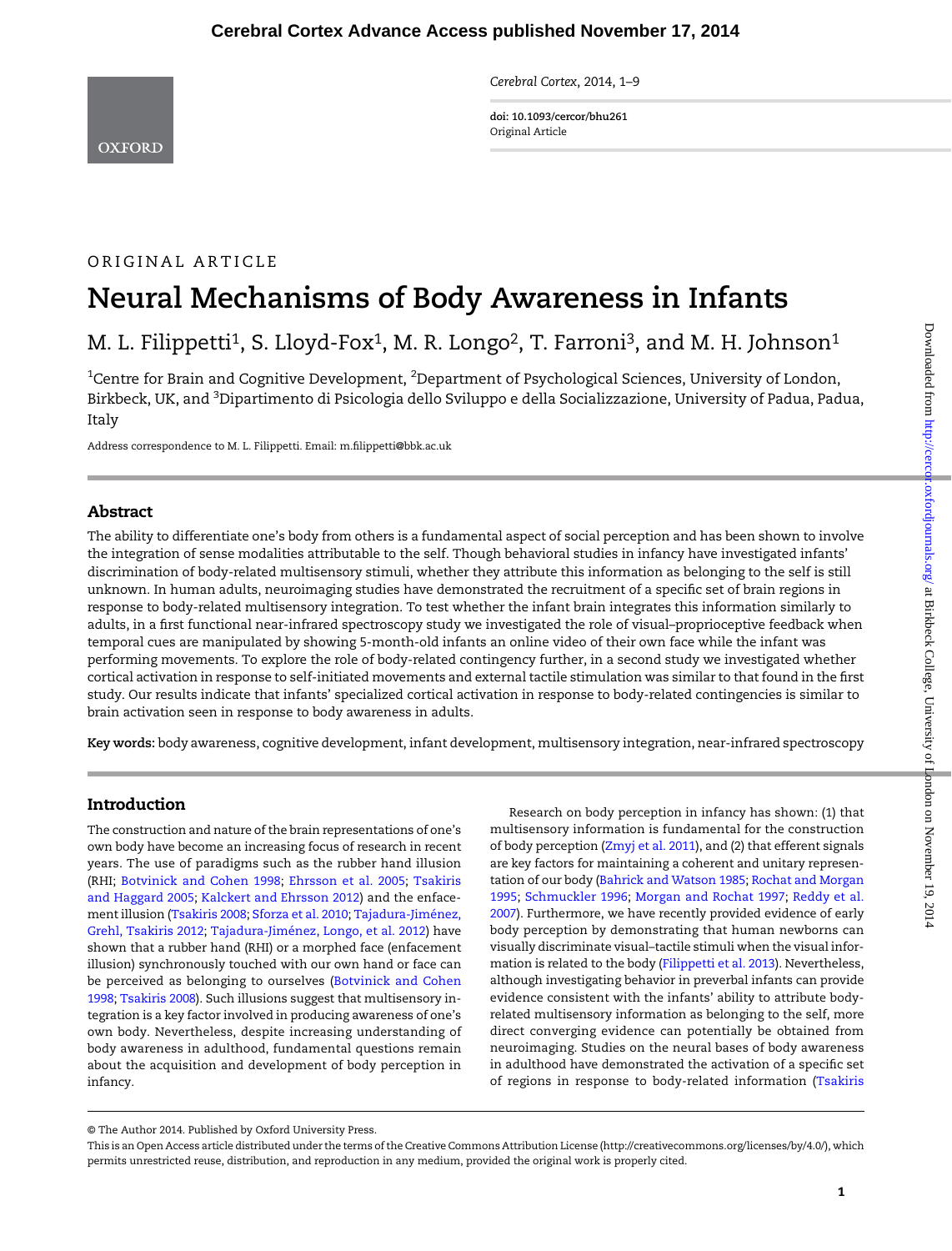[et al. 2008;](#page-9-0) [Apps et al. 2013](#page-8-0)). Therefore, to establish whether similar neural mechanisms are also involved in body perception during infancy, we investigated the neural bases of body-related information in young infants.

Studies on the RHI with adults show that the right temporoparietal junction (rTPJ) is involved in the processing of multisensory information attributable to the self [\(Tsakiris et al. 2008;](#page-9-0) [Heinisch et al. 2011](#page-9-0)). A recent fMRI study using the enfacement illusion confirmed that the rTPJ is active in response to synchronous visual–tactile stimuli, as well as the involvement of the inferior occipital gyrus and the intra-parietal sulcus for selfidentification [\(Apps et al. 2013](#page-8-0)). Furthermore, fMRI studies have confirmed the involvement of the right hemisphere in processing self-face recognition [for a review, see [Devue and Brédart \(2011\)](#page-8-0)].

It has been suggested that multisensory regions of the cortex may have a key role in the induction of the RHI, when combined visual and tactile stimulation is experienced ([Moseley et al. 2012](#page-9-0)). In fact, fMRI studies that have looked at perception of coherent and incoherent bodily movements have found specific activation over the superior temporal sulcus (STS) in response to biological motion [\(Leube 2003\)](#page-9-0), with variation in activation as a function of the perceived level of discrepancy with one's own performed movements ([Herrington et al. 2012](#page-9-0)).

Despite the lack of research on the neurobiological basis of body perception in infancy, the investigation of the social brain in infancy can provide indirect evidence of early perception of the self. An example emerges from a study by [Lloyd-Fox, Blasi,](#page-9-0) [Everdell, et al. \(2011\)](#page-9-0) that used functional near-infrared spectroscopy (fNIRS) to identify the brain regions involved in socially relevant, biological stimuli compared with non-biological mechanical movements. The authors found that the frontal and temporal cortices responded to biological movements, with different patterns of cortical activation in response to different body parts (i.e., eye, mouth, and hand). The authors speculated that the specific activation found in response to hand movements combined with direct gaze could be interpreted in relation to self-directedness and socially relevant ostensive signals [\(Lloyd-Fox, Blasi, Everdell,](#page-9-0) [et al. 2011](#page-9-0)). Further support for these results emerges from recent work [\(Lloyd-Fox et al. 2013](#page-9-0)) that found a relationship between activation in the TPJ–STS region to these human action sequences and the degree of social responsiveness of the infants (as recorded from the Mullen Scales of Early Learning; [Mullen 1995](#page-9-0)).

Here, we used fNIRS to investigate the brain regions involved in multisensory integration and contingency detection for the development of body awareness in young infants. fNIRS represents an ideal method for the investigation of cortical activation in the developing brain as it can be easily applied to infants and provides higher spatial resolution than EEG [for a review, see [Lloyd-Fox et al. \(2010\)](#page-9-0); [Gervain et al. \(2011\)](#page-9-0)]. While our investigation of body awareness in infancy was inspired by the adult literature, we have adapted the original paradigms of the RHI and enfacement illusion to be suitable for infants. In a first fNIRS study, we investigated the role of visual–proprioceptive feedback when temporal cues are manipulated by showing 5-month-old infants an online video of their own face while the infant was performing occasional movements. Crucially, the video display either matched or mismatched the infant's own bodily motion. To explore the role of combined visual–tactile and visual– proprioceptive information further, in a second study we investigated whether cortical activation in response to self-initiated movements and external tactile stimulation was similar to that found in the first study.

Our key hypothesis was that the perception of the contingent stimuli would result in activation over regions known to be

involved in body awareness in adults, such as the TPJ and the STS ([Tsakiris et al. 2008](#page-9-0); Apps [et al. 2013\)](#page-8-0), and that additional multisensory stimulation during contingency will increase this activation.

# Materials and Methods

#### Participants

Infants were recruited from a database of parents who had agreed to participate in child development studies.

Seventeen 5-month-old infants (9 girls, 8 boys; M = 151.9 days, SD = 10.6 days) took part in Experiment 1. Fifteen additional infants participated, but were excluded from further analysis due to fussiness ( $n = 9$ ) or experimenter error ( $n = 2$ ), failure to look at the minimum 3 trials per experimental condition  $(n = 2)$ , or because the number of channels excluded due to motion artifact was higher than the allowed threshold (more than a third of the measurement channels;  $n = 2$ ).

Eleven 5-month-old infants (5 girls, 6 boys; M = 151.4 days, SD = 8.7 days) took part in Experiment 2. Nineteen additional infants participated, but were excluded from further analysis due to fussiness ( $n = 4$ ), experimenter error ( $n = 2$ ), failure to look at the minimum 3 trials per experimental condition  $(n = 8)$ , thick hair that prevented data collection  $(n=2)$ , or because the number of channels excluded due to motion artifact was higher than the allowed threshold (more than a third of the measurement channels:  $n = 3$ ).

The local ethics committee approved the study protocol.

#### Stimuli and Design

The design for both experiments comprised 2 experimental conditions and 1 baseline condition. The experimental stimuli consisted of online videos of the infants' face and upper part of the body. A video camera was placed just below the screen in a central position in order to film the infant's face and shoulders (therefore the infant could also see her upper arm movements). The infants were presented with videos of themselves from a specularly congruent position. Therefore, the occasional spontaneous movements of infants were always seen on the screen in a spatially congruent manner in both conditions.

The baseline stimuli consisted of full-color, static images of vehicles presented in random sequence, as used in a previous fNIRS experiment ([Lloyd-Fox et al. 2013\)](#page-9-0), and were identical in both experiments. These images were chosen to provide a nondynamic and non-biological contrast to the body perception and a reference response from which to compare the activated period during the experimental conditions.

The session began with a baseline trial (12 s), followed by an experimental trial (15 s) and so forth, alternating one after the other. The 2 types of experimental trials were presented in an ABBA order (with the initial condition counterbalanced across infants) to prevent anticipatory effects. The experiment ended when the infants became bored or fussy as assessed by an experimenter who was monitoring their behavior.

In Experiment 1, the "contingent" condition presented the infant's face and upper part of the body in real time. As a result, the spontaneous movements of the infant were simultaneously displayed on the screen. In the "non-contingent" condition, the video presentation was delayed by 3 s [\(Watson 1994](#page-9-0); [Gergely](#page-9-0) [and Watson 1999](#page-9-0)).

In Experiment 2, while the visual content of the 2 experimental conditions was displayed in an identical procedure to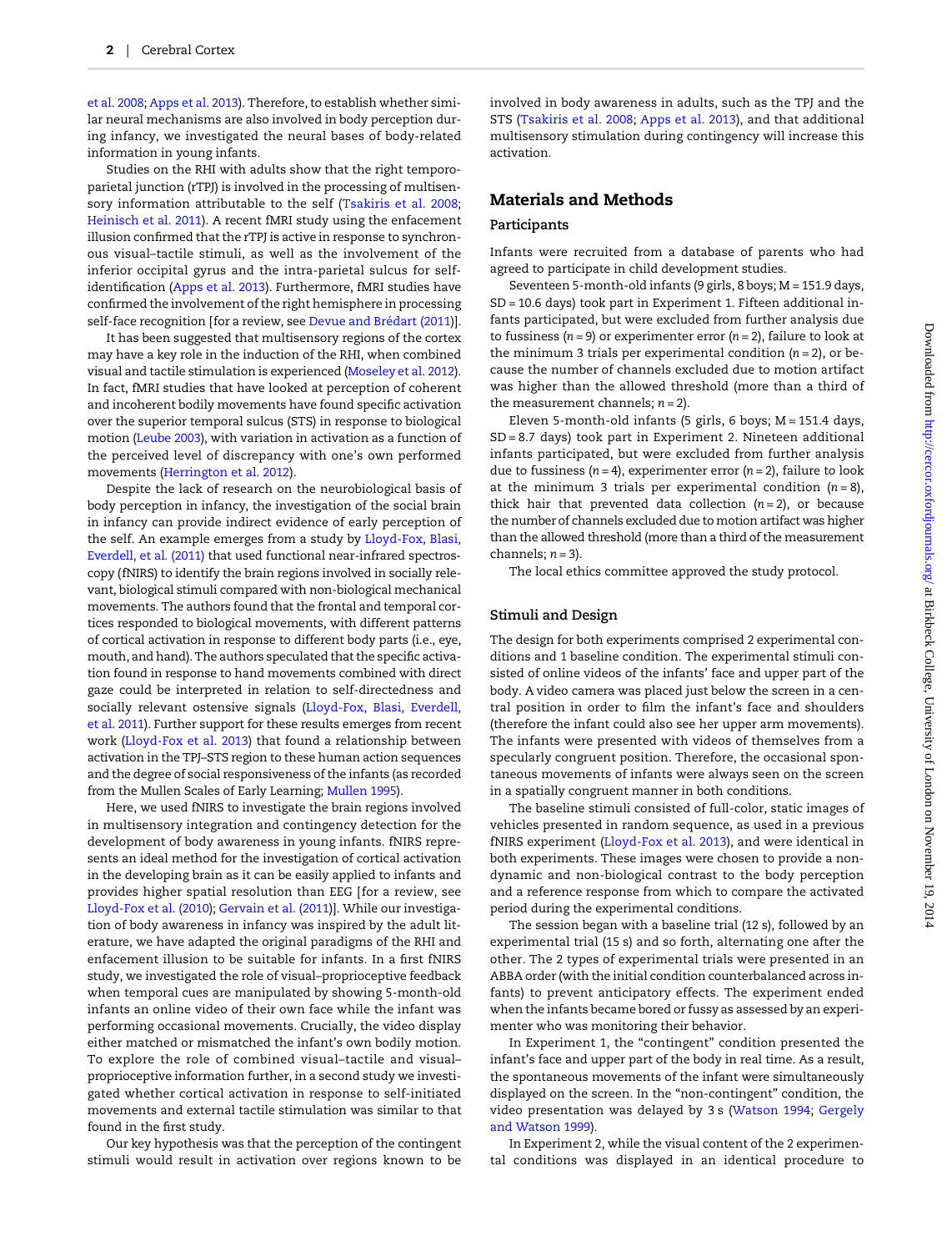Experiment 1, visual–tactile stimulation was introduced together with visual–proprioceptive inputs. As a consequence, infants' were systematically stroked on the cheek with a soft paintbrush. However, whereas in the contingent condition both the visual– tactile stimulation and the visual feedback of the infant's executed movements were perfectly synchronous, during the non-contingent condition both seen and felt touch and movements were delayed. Stroking of the infant's cheek was manually delivered by the experimenter using a soft medium size paintbrush (width = 25 mm). Each stroke lasted for approximately 1 s; in order to ensure non-contingency between the seen and felt strokes, during the non-contingent condition the tactile stimulation was delayed with regard to the brush stroke displayed by 3 s ([Watson 1994](#page-9-0); [Gergely and Watson 1999](#page-9-0); [Zmyj et al. 2009](#page-9-0)). A maximum amount of 3 strokes per trial were delivered in both conditions ( $M = 2.25$ ,  $SD = 0.7$  for the contingent condition;  $M = 1.69$ , SD = 0.6 for the non-contingent condition). The side of the stroke (right or left cheek) was counterbalanced across infants.

If necessary, occasional alerting sounds were played to draw the infant's attention back to the screen. To ensure that these sounds were balanced during the experimental session, each time the sound was used during the baseline trial, the following experimental trial would also include a sound.

#### Procedure

Infants were tested in a dimly lit and sound attenuated room, and sat on an infant seat (Bebe Pod chair). The distance between the screen and the infant's head was approximately 90 cm. Infants were encouraged to watch the stimuli displayed on a 117-cm plasma monitor. Parents were asked to sit on a chair away from the infant's sight and to refrain from talking and interacting with the infant during the stimuli presentation unless the infant became fussy.

As illustrated in Figure 1, infants wore an in-house fNIRS headgear consisting of 3 source-detector arrays ([Lloyd-Fox et al.](#page-9-0) [2013\)](#page-9-0) and were tested using the UCL-fNIRS topography system ([Everdell et al. 2005](#page-8-0)). This system used 2 continuous wavelengths of source light at 770 and 850 nm, and source-detector separations of 20 and 25 mm [for a review on the method, see [Lloyd-](#page-9-0)[Fox et al. \(2010\)](#page-9-0) and [Gervain et al. \(2011\)](#page-9-0)]. While the headgear used with infants in Experiment 1 consisted of a total of 26 channels, we introduced prefrontal channels in Experiment 2, resulting in a 30-channel headgear (Fig. 1).

Before the study, measurements of the infant's head were taken to refer to external scalp landmarks and the 10–20 coordinates. For the group of infants in Experiment 1, the average head circumference was 42.72 cm (SD = 1.20), and the average distance from the glabella to the ear above the pre-auricular point (T3/T4) was 11.2 cm (SD = 0.69 cm). For the group of infants that took part in Experiment 2, the average head circumference was 42.96 cm (SD = 2.48) and the average distance from the glabella to the ear above the pre-auricular point (T3/T4) was 11.1 cm (SD = 0.66 cm). Therefore, the position of the channels over T3/T4 varied no more than 1 cm along the axial plane across infants, which allowed us to reliably individuate the location of cortical regions ([Lloyd-Fox](#page-9-0) [et al. 2014](#page-9-0)).

#### Analysis and Data Processing

The looking behavior of each infant was coded off-line from a video recording of their eye movements. For a trial to be considered valid, the infant had to look to the screen for a minimum of 50% of the trial length. A minimum of 3 valid trials per experimental condition was required to include an infant in the fNIRS analysis. To maximize the likelihood that infants distinguished between the contingent and non-contingent conditions, trials where infants did not perform any movements (Experiment 1) or did not see the brush on the screen (Experiment 2) were excluded from further analysis. As a result of these exclusion criteria, valid fNIRS data were obtained from 17 infants in Experiment 1 and 11 infants in Experiment 2. This rate of attrition is slightly higher than in some previous fNIRS studies using the same headgear [see review from [Lloyd-Fox et al. \(2010\)](#page-9-0)]. We believe this is due to the fact that the context was different from previous studies, as infants were asked to sit on a chair rather than on their parent's lap, sometimes leading to higher rates of fussiness and movement.

The recorded near-infrared attenuation measurements for each infant were initially analyzed, and trials and channels were rejected by looking time measures and the quality of the signals, using established artifact detection algorithms [\(Lloyd-Fox](#page-9-0) [et al. 2010\)](#page-9-0). Further analysis was performed with channels that survived these rejection criteria. Other inclusion criteria required: (1) that each channel contains valid data in both conditions, (2) a minimum number of 3 trials per condition, and (3) a maximum of 10 rejected channels (a third of the total measurement channels). The time window 10–18 s after the start of each experimental trial was selected to assess the degree of activation across infants. This period of time was selected to include the range of maximum concentration changes observed across infants for  $HbO<sub>2</sub>$  and HHb. The maximum hemodynamic changes in both  $HbO<sub>2</sub>$  and HHb concentration were analyzed. Either a significant increase in  $HbO<sub>2</sub>$  concentration or a significant decrease in HHb is commonly accepted as indicators of cortical activation



Figure 1. Schematic illustration of the fNIRS channel locations on an average 4- to 6-month-old head. The headgear of Experiment 2 comprised frontal channels (27–30), which were not included in Experiment 1. Note that the schematic is used for illustrative purposes only.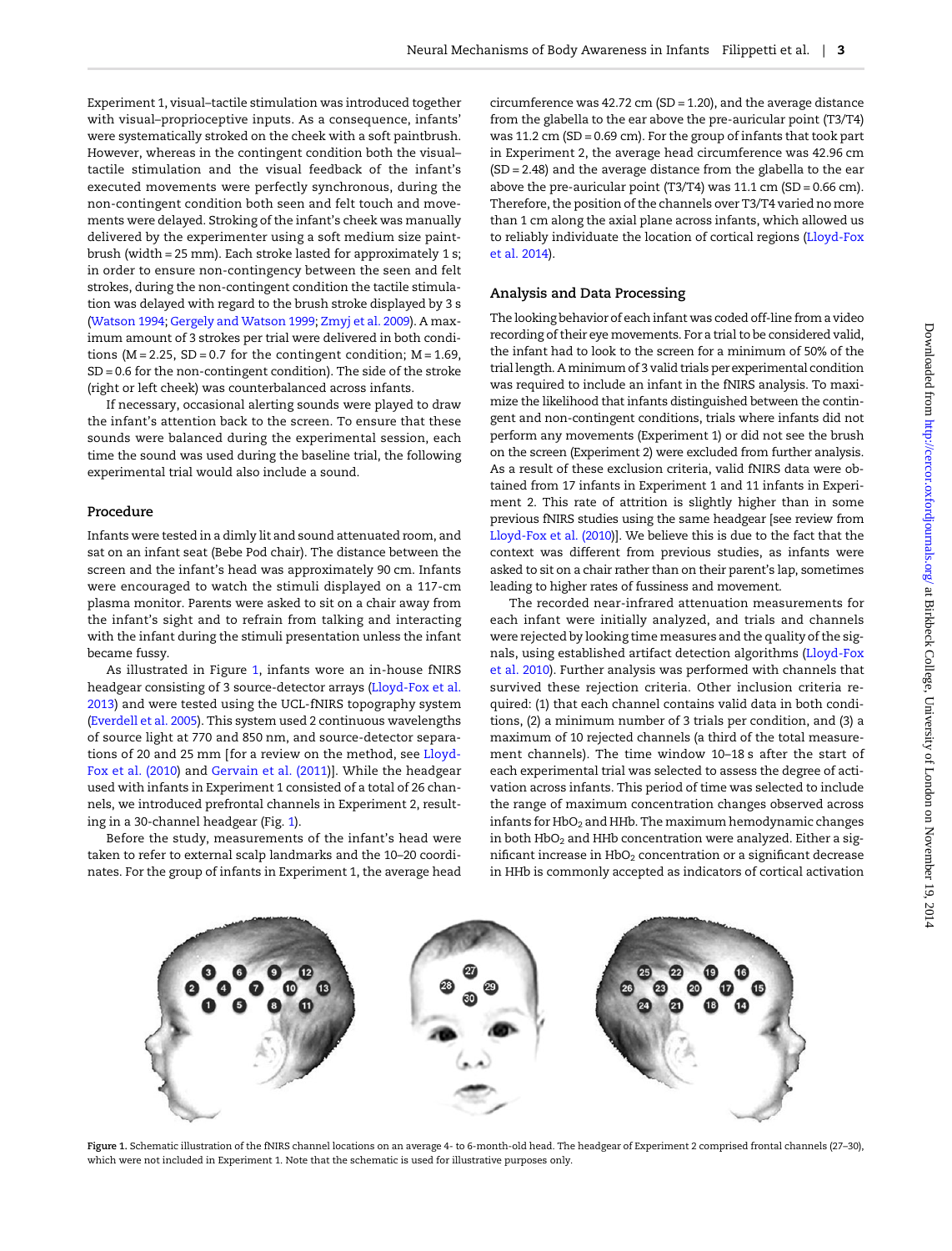in infants [\(Lloyd-Fox et al. 2010\)](#page-9-0). As an exclusion criteria, if  $HbO<sub>2</sub>$ and HHb were to either increase or decrease significantly in unison, the signal was considered unreliable and excluded from the data set [for further discussion see [Lloyd-Fox et al. \(2010\)](#page-9-0) and [Gervain et al. \(2011](#page-9-0))].

The derived NIRS data were analyzed using standard paired sample channel-by-channel t-tests in which comparisons are performed between experimental conditions and between each experimental condition with the baseline (standard analysis; [Lloyd-Fox et al. 2010](#page-9-0)). However, to control for false-positive channels, we also performed false discovery rate (FDR) analysis for both Experiments (FDR analysis; [Singh and Dan 2006\)](#page-9-0). The FDR is used in multichannel NIRS analysis to correct for multiple comparisons [\(Singh and Dan 2006\)](#page-9-0).

Following the guidelines of [Lloyd-Fox et al. \(2014\)](#page-9-0) on co-registered individual infant fNIRS–MRI data in 4–6 months old, we have used a standardized scalp surface map of fNIRS channel locators to identify our regions of interest within the frontal and temporal lobes. This map allows us to co-register the location of the response between our activated channels and underlying cortical areas.

## Results

#### Experiment 1: fNIRS Results

Table 1 summarizes the significant hemodynamic responses to the contingent and non-contingent conditions relative to baseline in Experiment 1. The standard analysis of the response of the contingent stimuli relative to baseline revealed significant hemodynamic responses in HbO<sub>2</sub> and HHb in 5 channels situated over a bilateral posterior region of the arrays and 3 channels in the anterior regions (Table 1 and Fig. [2\)](#page-5-0). By using the standardized scalp surface fNIRS map [\(Lloyd-Fox et al. 2014\)](#page-9-0), we identified the location of these posterior channels (channels 11, 13, 22, 24, and 26) as lying over the STS and TPJ cortical regions (these are defined by Lloyd-Fox et al. as the superior temporal-middle temporal gyri and superior temporal-postcentral gyri, respectively, as the atlas does not directly identify sulci; [Lloyd-Fox et al. 2014](#page-9-0)), and the anterior channels (channels 2, 3, and 14) as over the inferior frontal gyrus (IFG) in both hemispheres.

The standard analysis of the non-contingent condition revealed no significant  $HbO<sub>2</sub>$  and  $HHb$  responses in any of the channels under investigation (Fig. [2\)](#page-5-0). However, channels 14, 23, 24, and

Table 1 Results from the t-test "Channel-by-Channel Analysis" across the 2 experimental conditions in Experiment 1

| Left lateral probe |                      |         | Right lateral probe |         |         |
|--------------------|----------------------|---------|---------------------|---------|---------|
| Channel            | P-value              | t-value | Channel             | P-value | t-value |
|                    | Contingent condition |         |                     |         |         |
| 2                  | 0.016                | 2.72    | 14                  | 0.047   | 2.16    |
| 3                  | 0.039                | 2.27    | 22                  | 0.032   | 2.40    |
| 11                 | 0.039                | 2.26    | 24                  | 0.019   | 2.58    |
| 13                 | 0.006                | 3.24    | 26                  | 0.012   | 2.82    |
|                    |                      |         | 4                   | 0.007   | $-3.07$ |

Non-contingent condition

Note: Channels with significant activation are displayed for both conditions (P < 0.05). Channels that showed a significant decrease in HHb are in bold. In Experiment 1, the non-contingent condition did not reveal any channels with significant activation.

25 showed a trend toward significance (in terms of  $HbO<sub>2</sub>$  increase,  $P < 0.1$ ).

Post hoc comparisons were made to control for false-positive activation using the FDR to correct for multiple comparisons ([Singh and Dan 2006\)](#page-9-0). As illustrated in Table 1, the application of the FDR led to the exclusion of all activated channels in the contingent condition. Considering the highly conservative property of the FDR for infant fNIRS analyses, we will refer to both analyses (standard and FDR) when discussing the results of the present experiments.

Paired sample channel-by-channel t-tests (two-tailed) were performed to compare responses with the contingent relative to the non-contingent condition (standard analysis). This analysis revealed a greater hemodynamic response to the contingent condition relative to the non-contingent condition in one channel located over the right posterior STS region (HbO<sub>2</sub>, channel 22:  $t = 2.92$ ,  $P = 0.011$ ,  $d = 0.76$ ; Fig. [4](#page-7-0)).

#### Experiment 2: fNIRS Results

Table [2](#page-6-0) presents the significant hemodynamic responses to the contingent and non-contingent conditions relative to baseline in Experiment 2. The analysis of the response of the contingent stimuli relative to baseline revealed significant hemodynamic responses in HbO<sub>2</sub> and HHb in 10 channels situated over a bilateral posterior region of the arrays and 4 channels in the anterior regions by standard analysis (Fig. [3\)](#page-6-0). Channels activated in the contingent condition in the left and right hemisphere correspond to the STS and TPJ regions of the cortex, with 4 further channels active in the IFG in both hemispheres (Table [2](#page-6-0) and Fig. [3](#page-6-0)).

The analysis of the non-contingent condition revealed significant HbO<sub>2</sub> and HHb responses in 4 channels over the posterior region of the right array (Table [2](#page-6-0) and Fig. [3\)](#page-6-0), corresponding to the STS and TPJ regions ([Lloyd-Fox et al. 2014](#page-9-0)).

Post hoc comparisons were made to control for false-positive activation using the FDR to correct for multiple comparisons ([Singh and Dan 2006\)](#page-9-0). As illustrated in Table [2,](#page-6-0) the FDR showed that, during the contingent condition, channels  $3$  (HbO<sub>2</sub>, t = 3.56,  $P = 0.005$ , 9 (HbO<sub>2</sub>, t = 3.03, P = 0.013,), 10 (HbO<sub>2</sub>, t = 6.73, P = 0.00005), 11 (HbO<sub>2</sub>, t = 4.16, P = 0.003), 12 (HbO<sub>2</sub>, t = 4.71, P = 0.002), 13 (HbO<sub>2</sub>,  $t = 7.99$ ,  $P = 0.0002$ ),  $14 \text{ (HbO}_2, t = 4.16, P = 0.017)$ ,  $17 \text{ (HbO}_2, t = 3.04,$  $P = 0.013$ ), 23 (HbO<sub>2</sub>, t = 3.93, P = 0.003), 24 (HbO<sub>2</sub>, t = 4.60, P = 0.002), 25 (HbO<sub>2</sub>,  $t = 8.97$ ,  $P = 0.000004$ ), and 26 (HbO<sub>2</sub>,  $t = 8.25$ ,  $P = 0.000009$ ) survived the multiple comparison analysis. The only channel of the non-contingent condition that survived the FDR is channel 24, which showed a significant  $HbO<sub>2</sub>$  activation (t = 5.40, P = 0.0006). Overall, 5 channels did not survive the multiple comparison analysis.

Paired sample channel-by-channel t-tests (two-tailed) were performed to compare responses with the contingent relative to the non-contingent condition. This analysis revealed a greater bilateral hemodynamic response to the contingent condition relative to the non-contingent condition in 4 channels located over the posterior STS region (HbO<sub>2</sub>, channel 11:  $t = 3.09$ ,  $P = 0.015$ ,  $d = 0.89$ ; channel 12: t = 2.84, P = 0.025,  $d = 0.81$ ; channel 22: t = 2.27;  $P = 0.047$ ,  $d = 0.63$ ; channel 26:  $t = 2.61$ ;  $P = 0.026$ ,  $d = 0.75$ ) and 1 channel located over the left IFG (HbO<sub>2</sub>, channel 3:  $t = 2.55$ ,  $P = 0.03$ ,  $d = 0.99$ ; standard analysis; Fig. [4\)](#page-7-0).

#### fNIRS Analysis Between Experiments

With the aim of determining the respective contribution of different types of multisensory information used in the 2 fNIRS experiments, contingency detection was compared across the 2 groups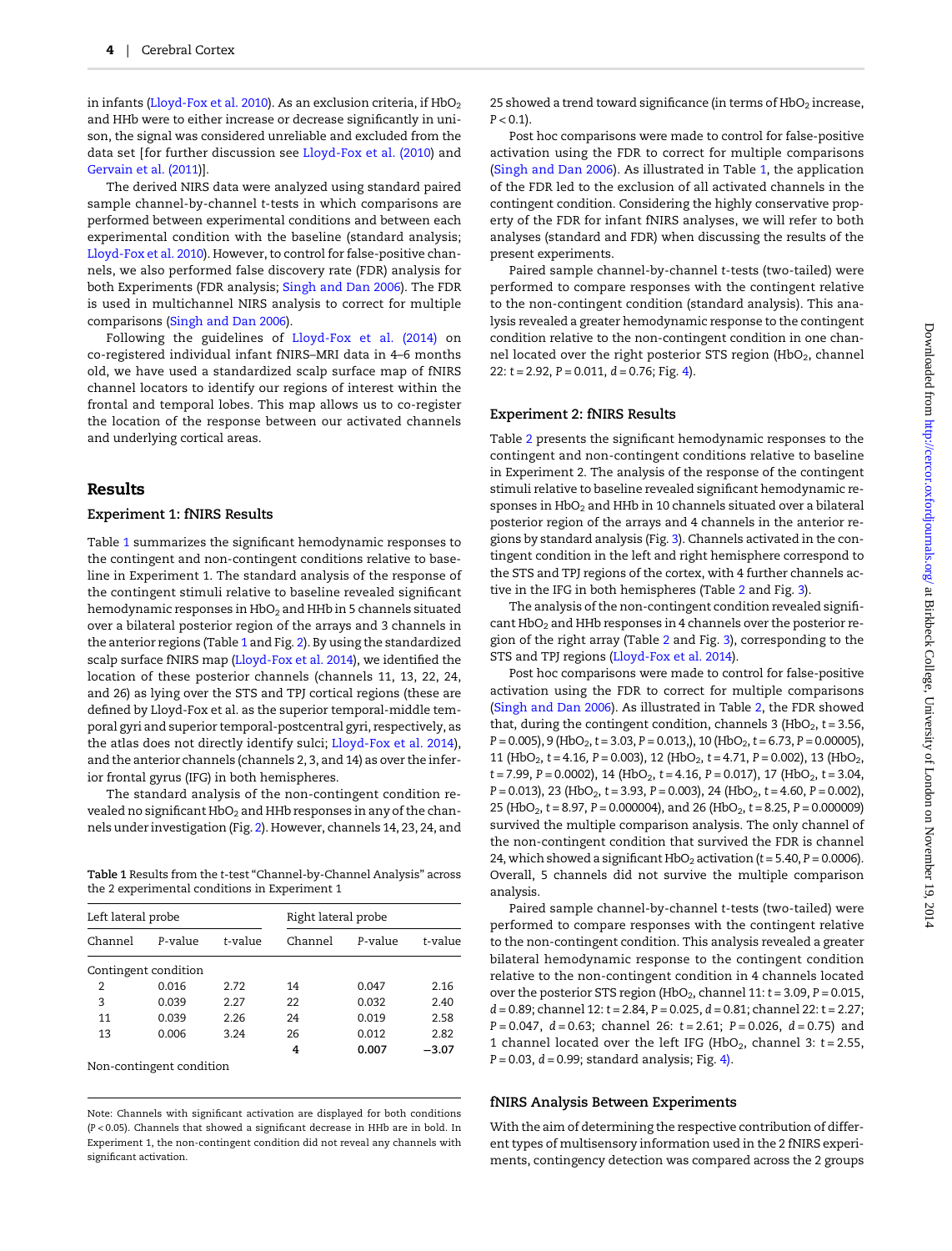<span id="page-5-0"></span>

Figure 2. A schematic view of the fNIRS arrays with channels showing a significant increase in HbO<sub>2</sub> during (a) the contingent condition compared with baseline and (b) the non-contingent condition compared with baseline (time window 10-18 s) in Experiment 1. Channels colored in red show a significant HbO<sub>2</sub> increase in activation by standard analysis (not FDR corrected). Time courses on the right of the figure show HbO<sub>2</sub> activation (in red) and HHb activation (in blue), in channel 26 during the contingent (top panel) and non-contingent (lower panel) conditions. Note that standard analysis is shown. No channels show a significantly greater hemodynamic change in the non-contingent condition compared with the contingent condition. Note that the schematic is used for illustrative purposes only.

using a two-tailed independent-samples t-test in all channels, based on the standard analysis. We investigated the contingent > non-contingent differential response to measure the difference in response to the contingent condition between Experiments 1 and 2. Considering the small and different sample sizes of the 2 fNIRS experiments, we have applied the Welch t-test, which does not assume equal population variances.

As illustrated in Figure [5](#page-7-0), in the left hemisphere this analysis revealed a significantly greater  $HbO<sub>2</sub>$  contingent-selective response in Experiment 2 compared with Experiment 1 over 2 channels: channel 6 (t = 2.15,  $P = 0.04$ ,  $d = 0.82$ ) and channel 13  $(t = 2.36, P = 0.03, d = 0.85)$ . Additionally, in channel 14, positioned over the anterior right hemisphere, a trend toward contingency in the group of infants of Experiment 2 was found  $(t = 1.87,$  $P = 0.07$ ). In this age group, these channels are positioned approximately over the inferior frontal-precentral gyrus and STS region [\(Lloyd-Fox et al. 2014](#page-9-0)).

## Discussion

In this fNIRS study, we have identified areas of the infant cortex that specifically responded to contingent and non-contingent stimuli related to the body. To our knowledge, this is the first neuroimaging study to directly investigate the brain regions involved in body awareness in infancy. Overall, while in Experiment 2 we registered a widespread bilateral activation in response to visual–tactile and visual–proprioceptive contingency, the results of Experiment 1 showed weaker and relatively reduced cortical activation over similar areas of the brain. The weakness of the response in Experiment 1 was also confirmed by the lack of significant activation in the non-contingent condition (though the corresponding channels to those activated to the non-contingent condition in Experiment 2 did also show a trend toward significance in Experiment 1) and by the FDR correction.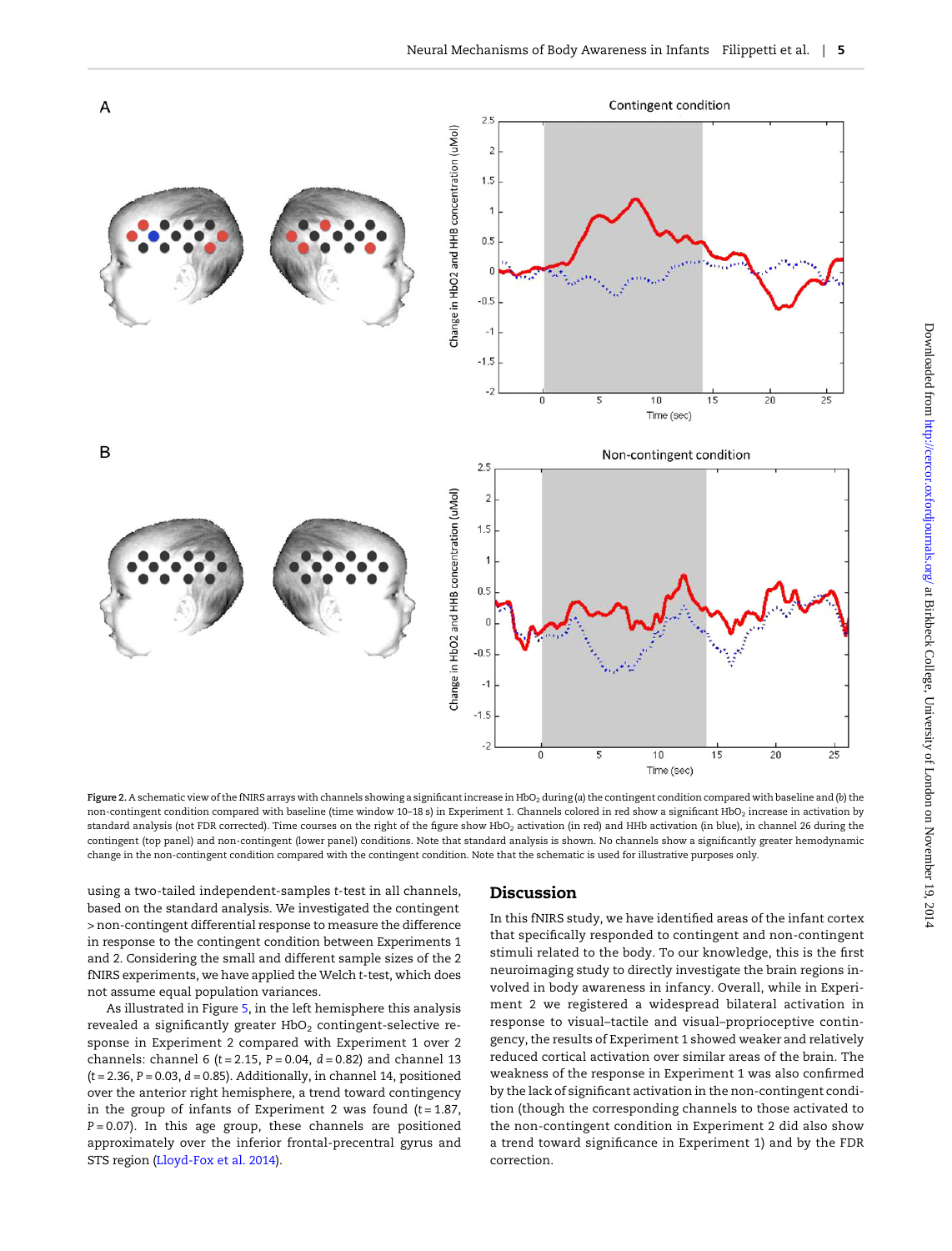| Left lateral probe |                          |         | Right lateral probe |          |         |
|--------------------|--------------------------|---------|---------------------|----------|---------|
| Channel            | P-value                  | t-value | Channel             | P-value  | t-value |
|                    | Contingent condition     |         |                     |          |         |
| 3                  | 0.005                    | 3.56    | 14                  | 0.017    | 4.16    |
| 4                  | 0.032                    | 2.49    | 17                  | 0.013    | 3.04    |
| 9                  | 0.013                    | 3.03    | 22                  | 0.022    | 2.69    |
| 10                 | 0.00005                  | 6.73    | 23                  | 0.003    | 3.93    |
| 11                 | 0.003                    | 4.16    | 25                  | 0.000004 | 8.97    |
| 12                 | 0.002                    | 4.71    | 24                  | 0.002    | 4.60    |
| 13                 | 0.0002                   | 7.99    | 26                  | 0.000009 | 8.25    |
|                    |                          |         | 26                  | 0.006    | $-3.49$ |
|                    | Non-contingent condition |         |                     |          |         |
|                    |                          |         | 23                  | 0.03     | 2.61    |
|                    |                          |         | 24                  | 0.0003   | 5.40    |
|                    |                          |         | 25                  | 0.005    | 3.49    |
|                    |                          |         | 26                  | 0.039    | 2.37    |

<span id="page-6-0"></span>Table 2 Results from the t-test "Channel-by-Channel Analysis" across the 2 experimental conditions in Experiment 2

Note: Channels with significant activation are displayed for both conditions (P < 0.05) (standard analysis). Channels that showed a significant decrease in HHb are in bold (standard analysis). Channels that survived after multiple comparisons correction (FDR) are displayed in italic.

By using a standardized scalp surface map of fNIRS channel locators to stable cortical regions within the frontal and temporal lobes (specific to 4–7 months old; [Lloyd-Fox et al. 2014](#page-9-0)), we have been able to identify the most likely location of responses within the cortex. The activated areas of the cortex correspond approximately to the posterior STS and TPJ regions (which include regions covering the superior temporal-middle temporal gyri and superior temporal-postcentral gyri, respectively) and the IFG. The identification of the location of these responses allows us to compare the current findings with previous research with adults.

The adult literature shows that the STS region seems to be activated during the processing of social stimuli and biological motion [\(Leube 2003;](#page-9-0) [Herrington et al. 2012](#page-9-0)). Furthermore, activation of the STS, right-middle and inferior temporal cortex has been associated with the perception of self-movements ([Beauchamp et al. 2002](#page-8-0)), discrepancy between seen and observed movements ([Leube 2003](#page-9-0); [Kontaris et al. 2009](#page-9-0); [Herrington et al.](#page-9-0) [2012\)](#page-9-0), and affective touch [\(Bennett et al. 2013\)](#page-8-0). For example, [Leube \(2003\)](#page-9-0) ran an fMRI study with adults finding a positive correlation between the activation of right posterior STS and the temporal delay between one's own movements and its visual feedback. In this study, participants were asked to perform



Figure 3. A schematic view of the fNIRS arrays with channels showing a significant increase in HbO<sub>2</sub> during (a) the contingent condition compared with baseline and (b) the non-contingent condition compared with baseline (time window 10-18 s) in Experiment 2. Channels colored in red show a significant increase in HbO<sub>2</sub>, whereas channels in blue show a significant decrease in HHb concentration. The concomitant presence of the 2 colors highlights a simultaneous significant increase in HbO<sub>2</sub> and a significant decrease in HHb. Time courses on the right of the figure show HbO<sub>2</sub> activation (in red) and HHb activation (in blue), in channel 26 during the contingent (top panel) and non-contingent (lower panel) conditions. Note that standard analysis is shown. The schematic is used for illustrative purposes only.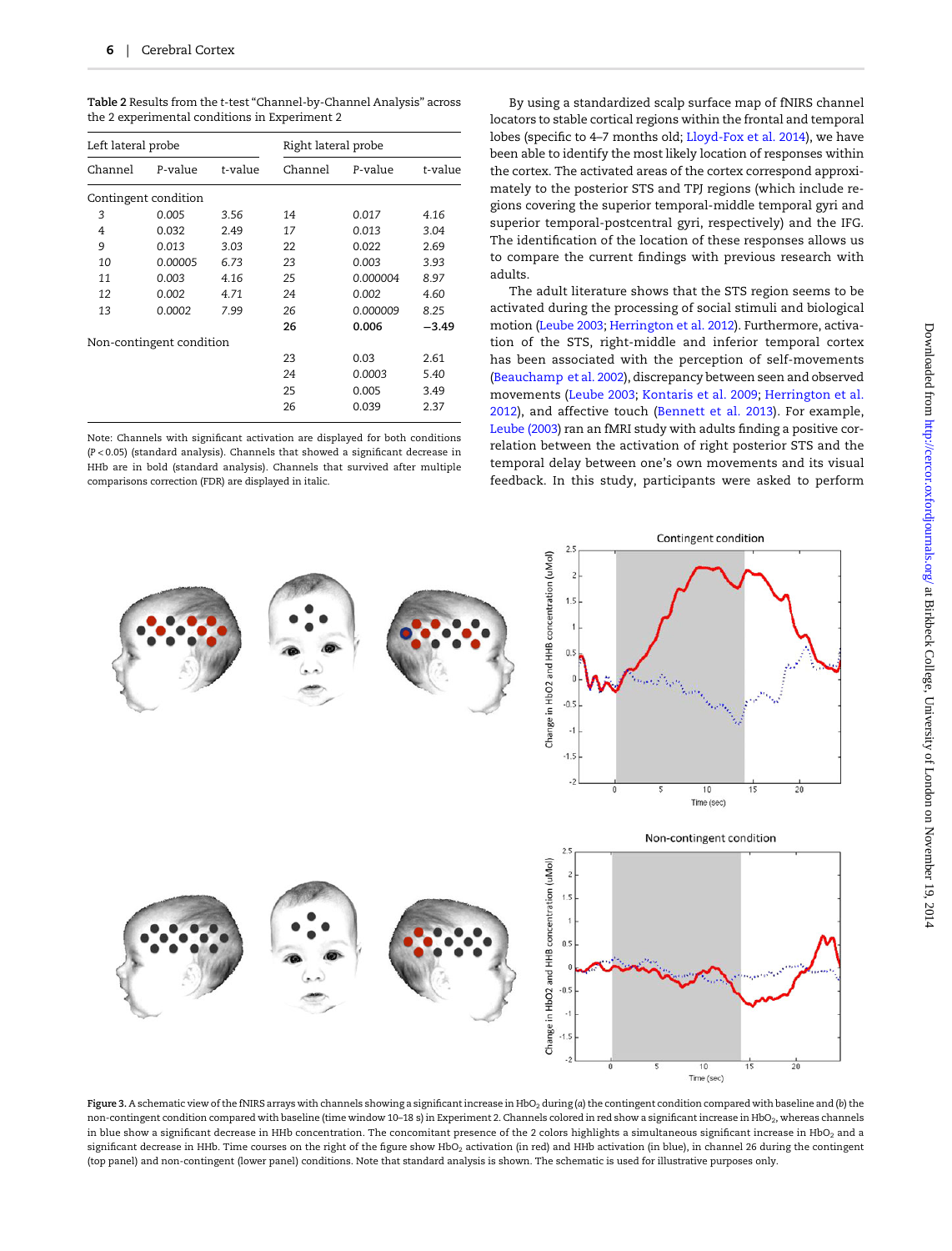<span id="page-7-0"></span>

Figure 4. A schematic view of the sensor pads with channels showing a significant increased  $HbO<sub>2</sub>$  activation during the contingent condition compared with the non-contingent condition and selected locations from the 10–20 arrays in Experiment 1 (top panel) and Experiment 2 (bottom panel). No channels show a hemodynamic change in the non-contingent condition compared with the contingent condition.



Figure 5. Analysis of the contingent response for Experiment 1 versus Experiment 2. The statistically significant effects (two-tailed,  $P = 0.05$ ) are displayed for the contingent > non-contingent-selective responses. The channels that revealed a significantly greater response during the specified time window of activation are plotted in yellow and report an increase in  $HbO<sub>2</sub>$  concentration.

hand movements while watching their own action on a video screen, either online or delayed. Similar activation of this sub-region within the STS was reported by [Herrington et al. \(2012\)](#page-9-0) in response to the incongruent perception of one's own movement, whereas coherent congruent motion activated the left STS. Furthermore, a recent study by [Bennett et al. \(2013\)](#page-8-0) used fNIRS to investigate the brain regions activated by affective touch in adults, showing that the right posterior STS was activated in response to affective touch (arm) versus non-affective touch (palm).

In a recent fMRI study, [Apps et al. \(2013](#page-8-0)) found that the right inferior occipital gyrus, the right intra-parietal sulcus, and the right TPJ are involved in self-other overlap and self-identification during the enfacement illusion. Activity over these regions was modulated by synchronous and congruent visual–tactile stimulation between one's own and the other person face ([Apps et al.](#page-8-0) [2013](#page-8-0)). Other adult studies that investigated the brain regions involved in body ownership have highlighted the role of the right TPJ in the distinction between self and other ([Tsakiris et al.](#page-9-0) [2008;](#page-9-0) [Heinisch et al. 2011\)](#page-9-0), in visuo-spatial perspective taking,

sense of agency, mental imagery of one's own body, and biological motion [for a review of these processes in out-of-body experience (OBEs) patients, see [Blanke and Arzy \(2005\)](#page-8-0)]. OBEs following brain damage, or induced by intracranial stimulation of the TPJ, have been shown to involve, among other areas, the TPJ bilaterally [\(Blanke and Arzy 2005](#page-8-0); [Blanke and Thut 2007](#page-8-0)). This area seems therefore to be fundamental for the integration of visual–tactile signals with vestibular cues ([Blanke and Arzy 2005](#page-8-0)). Our results are in line with these findings, showing the involvement of the temporal and parietal areas of the brain during body-related contingency.

The present 2 experiments also show cortical activation in the contingent condition over the IFG area. In an fMRI study with adults, [Pelphrey et al. \(2005\)](#page-9-0) found activation, among other areas of the cortex, in the IFG in response to biological motion. [Lloyd-Fox, Blasi, Everdell, et al. \(2011\)](#page-9-0) also found activation to a similar paradigm in infants using fNIRS, suggesting a specific role of the IFG in response to human actions such as manual movements and eye gaze shifts, which may trigger communicative intent. Because during the contingent condition of our fNIRS study infants were occasionally performing spontaneous movements with their arms and hands, it is possible that the visual– proprioceptive information as presented in the experiment may have triggered activation over the IFG. In contrast, because in the visual–proprioceptive mismatch information was not combined, these signals were not strong enough to trigger activation in the IFG ([Lloyd-Fox, Blasi, Everdell, et al. 2011](#page-9-0)).

While results of Experiment 1 show a similar cortical response to the activation evidenced in response to combined visual– tactile and visual–proprioceptive information in Experiment 2, it is clear that the breath and strength of this response is considerably reduced in the first fNIRS experiment. In fact, we did not observe any significantly activated (above baseline) channel in response to the non-contingent condition. While on the one hand this lack of activation may emphasize the relevance of tactile experience in detecting contingencies, these findings may also highlight the presence of a caveat of the current experimental paradigm: because infants were not directly stimulated to perform self-movements, the chance that they could detect a match or mismatch of their action with its visual feedback was significantly reduced when compared with Experiment 2, where the amount of visual–tactile integration and disruption was controlled [\(Rochat and Morgan 1995](#page-9-0)). In the study by [Rochat and](#page-9-0) [Morgan \(1995\)](#page-9-0), infants were actively encouraged to move their legs (thus providing an interesting visual feedback on the screen). The authors used a sheet of paper and placed it under the infants' sit, together with a pin microphone which allowed to spread out the sounds that the infants made while kicking their feet. Potentially, this resulted in an increased amount of visual–proprioceptive feedback that the infant could use to make a distinction self-other. As a consequence, it might be that infants' cortical response to visual–proprioceptive contingency and non-contingency was weaker and less widespread, because the likelihood of detecting the difference between the 2 conditions was reduced. Indeed, the additional analysis that specifically investigated the role of movement in these 2 Experiments ([Supplementary Material](http://cercor.oxfordjournals.org/lookup/suppl/doi:10.1093/cercor/bhu261/-/DC1)) seemed to suggest the importance of the amount of self-initiated movement for the detection of the contingent stimulation only in Experiment 8, where visual–proprioceptive information was provided. Therefore, one explanation is that the combination of 2 multisensory contingencies (namely visual–tactile and visual– proprioceptive) in Experiment 2 may have facilitated the detection of self-other differences. We speculate that visual–proprioceptive information may become more relevant when coordination and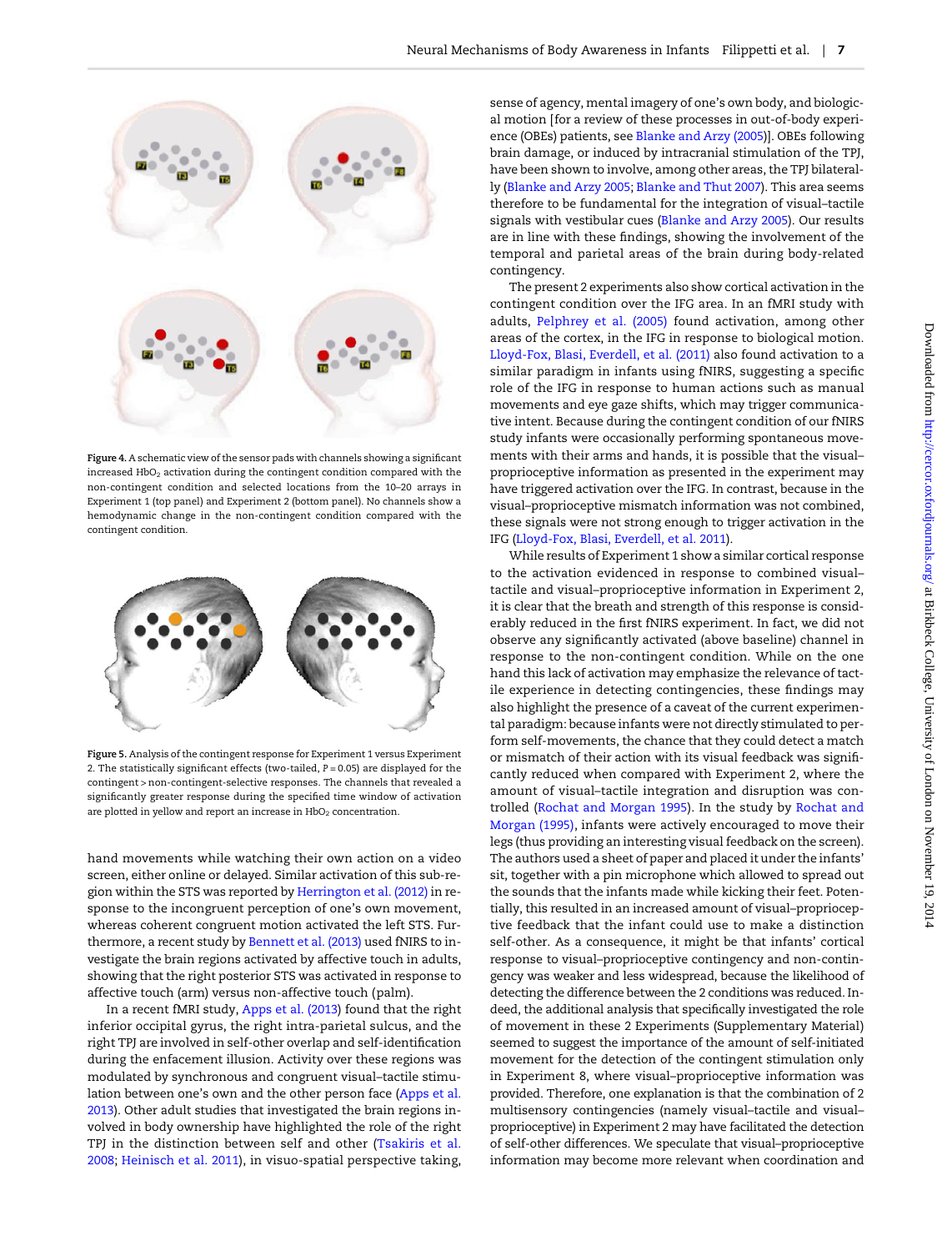<span id="page-8-0"></span>postural control are refined, making self-generated movements key information to perform a self/other differentiation. As a consequence, we expect that cortical activation seen in Experiment 1 would, later in development, mirror the hemodynamic response observed in Experiment 2 with 5-month-old infants.

Another caveat worthy of mention is related to the experimental design of these fNIRS studies. While we have increased chances of differentiation between the 2 conditions by excluding trials where the visual feedback was not detected, we cannot determine with absolute certainty whether the hemodynamic response reflected the elements of the behavioral epoch we were interested in. Future studies should investigate the topic by adopting an event-related design to establish the exact link between behavioral and cortical response.

Nevertheless, the present findings show that infants as young as 5 months of age have a specialized area of the temporal cortex for processing body-related information. This study is therefore the first to establish the presence of similar neural mechanisms of body perception between infancy and adulthood. In contrast to the previous work with adults, the current findings demonstrated a bilateral effect in the infants. Previous work on social action perception has reported bilateral effects [\(Lloyd-Fox et al.](#page-9-0) [2009](#page-9-0)), as well as the presence of reduced lateralization in infants compared with adults ([Lloyd-Fox, Blasi, Mercure, et al. 2011](#page-9-0)). It is therefore possible that infants' response to body-related stimuli might initially engage more widespread activation than that seen in adults.

The analysis of the contingent > non-contingent-selective response in Experiment 2 compared with Experiment 1 revealed enhanced left lateralized activation to the combination of 2 multisensory contingencies compared with the visual–proprioceptive cues alone. This finding may suggest specialized cortical activation in response to combined visual–tactile/visual–proprioceptive information related to the body. Intriguingly, this result suggests that the combination of body-related cues in Experiment 2 may have maximized the multisensory stimulation attributable to the bodily self, providing crucial additional information for self–other differentiation in the infant brain.

It is possible that the differential response found in the contingent condition of Experiment 2 could also be explained in relation to the multisensory cues provided. STS and TPJ areas are known for their role in processing multisensory information (Beauchamp et al. 2008; [Ionta et al. 2011;](#page-9-0) [Noesselt et al. 2012\)](#page-9-0). The present evidence of an enhanced response to the contingent visual–tactile and visual–proprioceptive cues may be interpreted in relation to the breadth of sensory stimulation provided. Nevertheless, the present findings suggest that infants process multisensory information related to the body and show a significantly reduced response when these stimuli are not presented in synchrony.

The current findings have important implications for our understanding of the development of body awareness. Crucially, our results suggest that common neural mechanisms support infant and adult processing of body-related stimuli. Previous studies that have investigated body perception in infancy have been unable to provide evidence that infants attribute body-related multisensory integration as belonging to the self. The present findings are the first to demonstrate that infants' specialized cortical activation in response to combined visual–tactile and visual– proprioceptive stimuli is similar to brain activation seen in response to body awareness in adults. Furthermore, our results also show that the infant brain responds similarly to visual– proprioceptive contingent cues alone, despite the overall cortical activation being weaker and less widespread. Overall, and in accord with the adult literature on body awareness [\(Tsakiris et al.](#page-9-0)

[2008](#page-9-0); Apps et al. 2013), we provide further evidence that multisensory integration and contingency detection is fundamental for body perception. Future research should investigate this topic further by exploring how different degrees of contingency (e.g., temporal and spatial invariants) are processed in the infant brain.

# Supplementary Material

[Supplementary material can be found at:](http://cercor.oxfordjournals.org/lookup/suppl/doi:10.1093/cercor/bhu261/-/DC1) [http://www.cercor.](http://www.cercor.oxfordjournals.org/) [oxfordjournals.org/](http://www.cercor.oxfordjournals.org/).

# Funding

This work was supported by the EC Marie Curie Initial Training Networks (MC-ITN-264301 TRACKDEV supporting M.L.F.) and the UK Medical Research Council (M.H.J.). T.F. is supported by the Wellcome Trust (073985/Z/03/Z) and the University of Padua. M.R.L. was supported by a grant from the European Research Council (ERC-2013-StG-336050) under the FP7. Funding to pay the Open Access publication charges for this article was provided by the UK Medical Research Council (reference number G0701484).

## Notes

Conflict of Interest: None declared.

## References

- Apps MA, Tajadura-Jiménez A, Turley G, Tsakiris M. 2013. The different faces of one's self: an fMRI study into the recognition of current and past self-facial appearances. NeuroImage. 63:1720–1729.
- Bahrick LE, Watson JS. 1985. Detection of intermodal proprioceptive–visual contingency as a potential basis of self-perception in infancy. Dev Psychol. 21:963.
- Beauchamp MS, Lee KE, Haxby JV, Martin A. 2002. Parallel visual motion processing streams for manipulable objects and human movements. Neuron. 34(1):149–159.
- Beauchamp MS, Yasar NE, Frye RE, Ro T. 2008. Touch, sound and vision in human superior temporal sulcus. NeuroImage. 41:1011–1020.
- Bennett RH, Bolling DZ, Anderson LC, Pelphrey KA, Kaiser MD. 2013. fNIRS detects temporal lobe response to affective touch. Soc Cogn Affect Neurosci. 9:470–476.
- Blanke O, Arzy S. 2005. The out-of-body experience: disturbed selfprocessing at the temporo-parietal junction. Neuroscientist. 11:16–24.
- Blanke O, Thut G. 2007. Inducing out-of-body experiences. In: Sala D. editor. Tall tales: popular myths about the mind and brain. London: Oxford University Press. pp. 425–439.
- Botvinick M, Cohen J. 1998. Rubber hands "feel" touch that eyes see. Nature. 391:756.
- Devue C, Brédart S. 2011. The neural correlates of visual self-recognition. Conscious Cogn. 5:1–21.
- Ehrsson HH, Holmes NP, Passingham RE. 2005. Touching a rubber hand: feeling of body ownership is associated with activity in multisensory brain areas. J Neurol. 25:10564–10573.
- Everdell NL, Gibson AP, Tullis IDD, Vaithianathan T, Hebden JC, Delpy DT. 2005. A frequency multiplexed near-infrared topography system for imaging functional activation in the brain. Rev Sci Instrum. 76:093705.
- Filippetti ML, Johnson MH, Lloyd-Fox S, Dragovic D, Farroni T. 2013. Body perception in newborns. Curr Biol. 23:2413–2416.